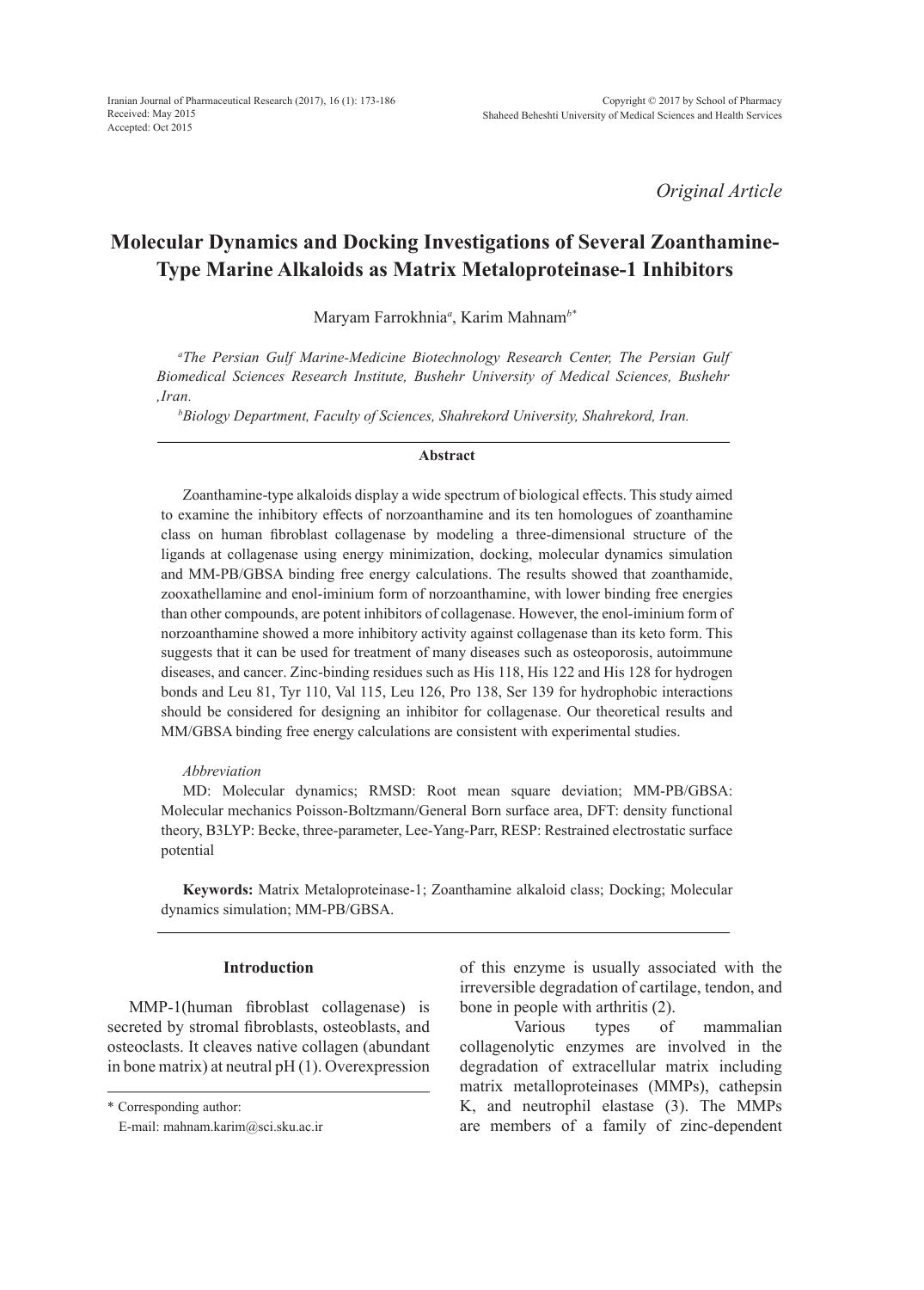proteolytic enzymes. They mostly appear key players in endochondral ossification during embryonic development, modeling, remodeling and homeostasis of the skeletal system (4, 5).

A cumulative evidence supports that MMP-1 cleavage activity is involved in many biological process such as keratinocyte migration and reepithelization, platelet aggregation, increased bioavailability of insulin-like growth factor 1 (IGF-1), cell proliferation, protease activated receptor-1 (PAR1) activation and proinflammatory and anti-inflammatory processes (for review, see reference 6 ). MMP-1 is also upregulated in tumor tissues and has been suggested to be associated with tumor invasion and metastasis (7). There is also a unifying link between MMP-1 and lung cancer risk (8). The MMP-1 significant contributions to these diverse biological and pathological conditions denote the probable involvement of this metalloproteinase in the pathogenesis of cancer and autoimmune diseases such as rheumatoid arthritis.

The active enzyme form of MMP-1 contains zinc- and calcium-binding catalytic domains with a COOH-terminal which may be involved in matrix binding. The structure is consisted of a twisted five-stranded beta sheet and three long helices. The collagenase active site cleft is bordered by a beta strand, a helix and a stretch of random coil adjacent to the COOH-terminus of that helix. The catalytic zinc is at the bottom of the cleft and is ligated by three conserved histidine residues, each at a distance of 2.1 Å. The second zinc ion is coordinated by two His and one Asp in an approximately tetrahedral manner. The calcium ion presented in the enzyme is ligated in an octahedral manner by two Asp and one Glu and two Gly and one Asn. Earlier studies demonstrated that zinc and calcium significantly stabilize the tertiary structure of collagenase (9).

Inhibition of MMP-1 activity may affect bone remodeling under certain pathological conditions. This can be related to the upregulation of interstitial metalloproteinases and bone loss. In order to selectively inhibit MMP-1 for therapeutic intervention, combined sophisticated theoretical and experimental approaches are required (10).

Studies on MMP inhibition, principally the structural determination of enzyme-inhibitor complexes, are crucial for understanding the structural features associated with inhibition. This information includes the scientific basis for a rational search for new and more potent inhibitors, through theoretical chemistry calculations (11, 12, 13).

Traditionally, the design of an MMP inhibitor (MMPi) has involved the use of zinc-binding groups due to the fact that MMP cleavage on substrates directly involves the catalytic  $Zn^{2+}$ ion(s) (14, 15, 16). Upon binding of the substrate, the zinc-bound water molecule attacks the substrate carbonyl carbon atom and the transfer of protons through a preserved Glu residue to the amide nitrogen of the scissile bond results in peptide cleavage (9). Therefore, zinc-binding groups (ZBG) in MMPi displace the zinc-bound water molecule and inactivate the enzyme (11). In addition, the ZBG acts as an anchor to lock the MMPi in the active site and directs the inhibitor into the target substrate-binding pockets.

As one of the members of zoanthamine class of marine alkaloids, there exist high concentrations of norzoanthamine in the epidermal tissues of *Zoanthussp* (17). Over the past 20 years, more than twelve nitrogenous marine metabolites known as zoanthamine alkaloids have been reported. They show a wide spectrum of biological effects including the inhibition of phorbolmyristate acetate-induced inflammation in mouse ear (18); inhibition of the growth of P-388 murine leukemia cell lines (19); inhibitory effects on thrombin-, collagen-, and arachidonic acid-induced human platelet aggregation (20); suppressive effects on interleukin-6 production (21); anti-osteoporosis activity in ovariectomized mice (22); acceleration in the formation of the type I collagen-hydroxyapatite composites (23); enhancement of collagen release from the immobilized matrix vesicle model and suppression of the proteolysis of bovine serum albumin, elastin and collagen (23).

Moreover, it has been suggested that collagennorzoanthamine supramolecular association may be the mode of anti-osteoporosis action of this marine alkaloid (23). The collagen protective activity of norzoanthamine suggests that these marine alkaloids may be a promising drug candidate for the prevention or treatment of osteoporosis-associated bone loss.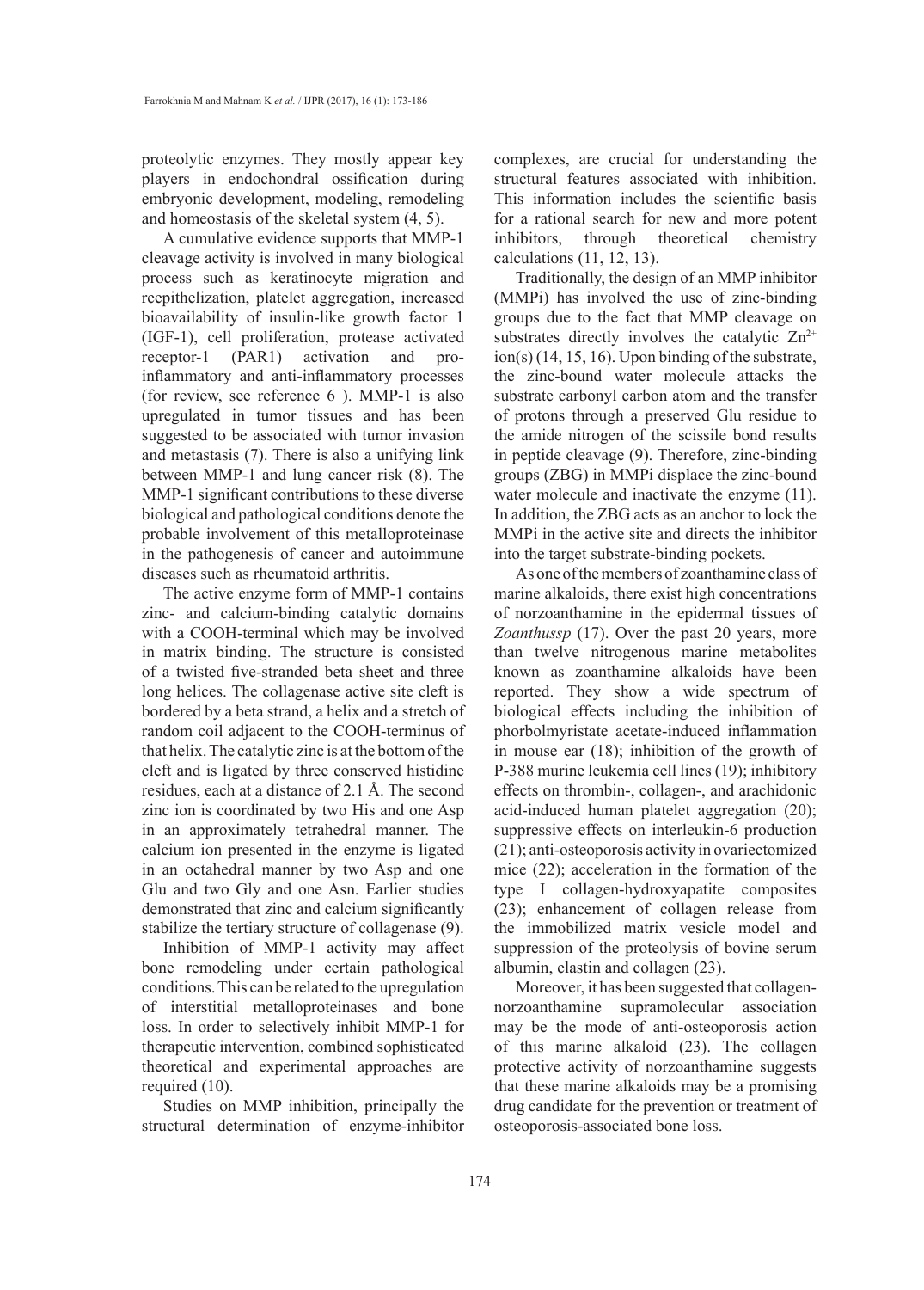

**Figure 1.** Structure of norzoanthamine and its homologues (A) and enol-iminium tautomer of norzoanthamine (B). The relative stereochemistry of molecules has been determined by an advances version of Mosher>s method.

In the present study, we examined the inhibitory effects of norzoanthamine and its homologues on human fibroblast collagenase by using theoretical chemistry studies.

### *Methods and Computational Details*

The crystal structure of fibroblast collagenase was extracted from PDB bank (PDB code: 1CGL) (9). This structure refers to collagenase co-crystallized with an inhibitor  $(N-[1s)-3-{[(benzyboxy) carbony]] amino}$ 1-carboxypropyl]-l-leucyl-N-(2-morpholin-4 ylethyl)-l-phenylalaninamide) (OED). Since PDB structure has two identical chains and collagenase has only one chain, the chain A of protein was just retained for this study. 2D structures of the studied ligands (molecules 1 to 10 and the molecule1 in its enol-imine tautomer known as ligand 1-enol), were drawn (Figure1) and minimized via Hyperchem 8 software (24). They were then optimized at the density functional theory (DFT) level. The B3LYP hybrid functional was applied to these systems (25, 26). For electronic and structural investigations of ligands, the 6-31+G\* basis set was considered. Finally, the vibrational frequencies were computed to elucidate the global minimum structure. All calculations were performed using the Gaussian 2003 program (27). The binding affinities between the ligands and the active sites of the enzyme were studied using docking studies (AutoDock 4.2 suites, 28).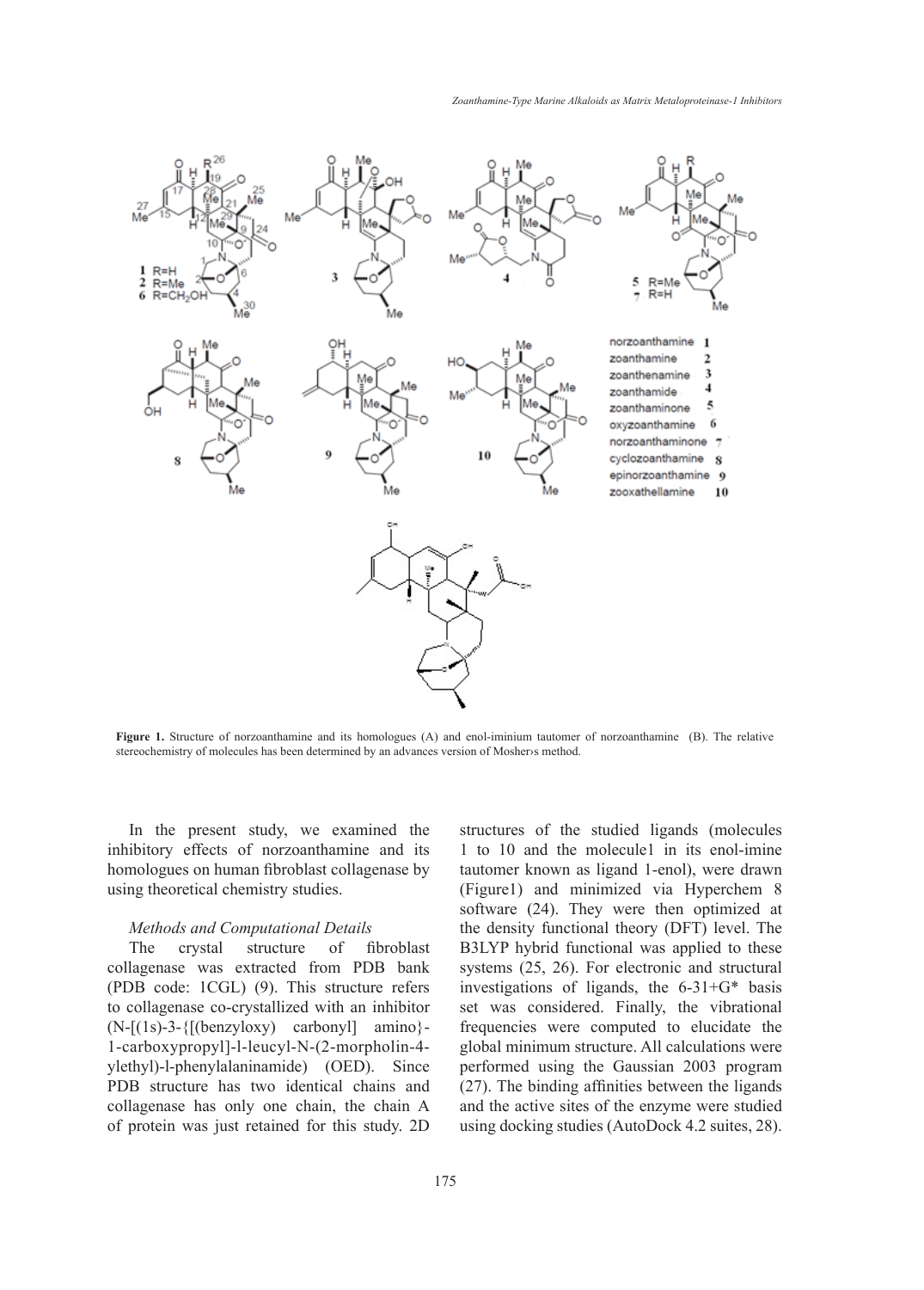

**Figure 2.** RMSD of protein backbone and RMSD of ligands during 10 ns MD simulation.

MD simulation and MM-PB/GBSA binding free energy calculations were performed via Amber package version 12 (29). All calculations were repeated with a crystallographic ligand (OED) as control. Afterwards, eleven ligands were studied.

## *Molecular docking*

All ligands plus the co-crystallized inhibitor (OED) were docked into the chain A of original PDB file. The estimated binding affinities between the ligands and the active sites of the enzyme were then explored by docking studies (AutoDock 4.2 suites) (28). Input files required for AutoDock 4.2 were made in Autodock Tools (ADT) (Autodock Tools, 3.0). The Gasteiger charges were assigned to the ligands. All files were converted to the PDBQT format needed for Autodock calculations. The protein and ligand were considered rigid and flexible, respectively during docking procedure.

At first, docking calculations were carried

out with performing a blind docking. The grid box was centered on the original ligand position of the crystal structure (OED). Then the lowest docking energy of each ligand was selected. Further docking calculations were done to obtain the top-ranked pose.

All hydrogen atoms were added to the collagenase protein and after assigning Kollman united atom charges and atomic solvation parameters, then the non-polar hydrogens merged. The size of the grid box for final docking to specify the search space was set at  $60\times60\times60$ , and centered on the predicted cavities with a default grid point spacing of 0.375 Å. Precalculated grid maps storing interaction energy of the ligand atom type with the receptor target, were obtained using AutoGrid4.

The zinc parameters used in this study were radius( $r = 1.1$ Å) and well depth ( $\varepsilon = 0.25$  Kcal/ mol) (31). A charge of +2.0 e was assigned to the zinc and calcium ions (31) in PDBQT file.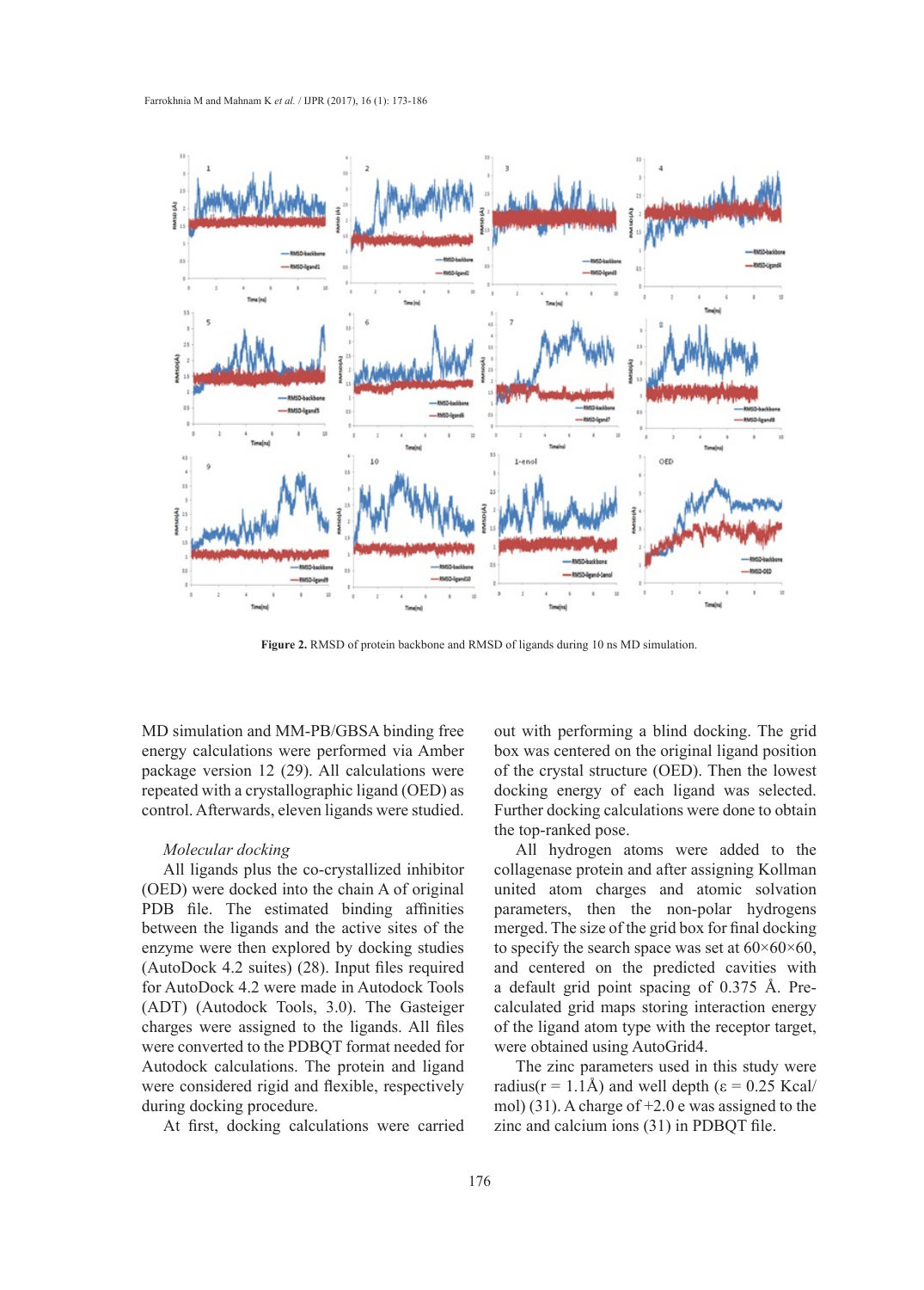

**Figure 3.** Distance (Å) between center of mass of collagenase and ligands during 10 ns MD simulation.

The Lamarckian Genetic Algorithm (LGA) (28) was used for a conformational search approach with 200 runs of Genetic Algorithm runs. A maximum number of 2,500,000 energy evaluations per run were carried out, while crossover and mutation rates were run with the default parameter settings. The step size parameters were changed, i.e. "Translation" to 0.2 Å, "Quaternion" to  $5.0^{\circ}$ , and "Torsion" to 5.0°.

AutoDock4.2 applied to evaluate the binding free energy was used to discover the best binding mode. The energy scoring values of AutoDock4.2 are consisted of intermolecular energy (van der Waals, hydrogen bonding, desolvation and electrostatic energies), total internal energy and torsional free energy. In fact the lower the binding free energies, the more effective the ligand-binding protein. The rootmean-square deviations of ligands (RMSD) were calculated in order to put them into families of similar conformations or "clusters". Therefore, the expected docked complexes are preferred based on the lowest binding free energy from the largest"clusters" for each ligand.

The docked conformations of each ligand were ranked into clusters based on the binding energy. The results were clustered with the tolerance of 2.0 Å RMSD. Based on the lowest binding free energy of the most populated cluster, the best position of each ligand was chosen for subsequent studies.

### *Molecular dynamics (MD) simulations*

The best docked complexes were selected for MD simulations. Twelve MD simulations (11 ligand and OED) were performed using the Amber12 package (29). The protein was modeled using the AMBER FF99SB force field. The inhibitor charges were obtained using the RESP fitting procedures (32). Topology prep files for ligands were built with the general amber force field (gaff) using Antechamber module in AmberTools12 (33). The complexes were then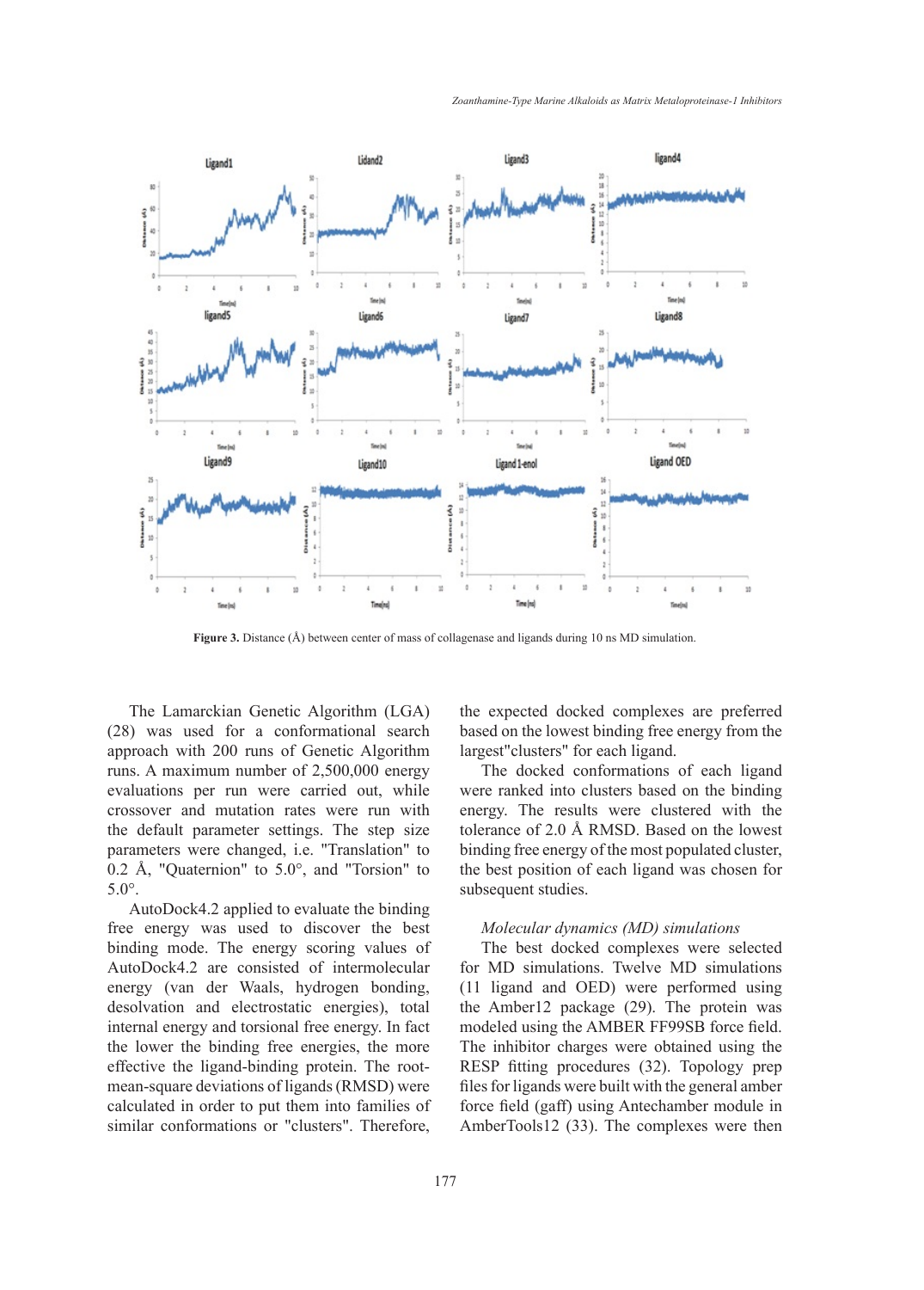| Molecule      | -1<br>$E_{\text{electronc+ZPVE}}$ <sup>1</sup> | vdw+hbond +desolvation<br><b>Energy</b> | <b>Electrostatic Energy</b> | $\Delta G_{\text{binding}}^2$ |
|---------------|------------------------------------------------|-----------------------------------------|-----------------------------|-------------------------------|
| Ligand 1-keto | -978081                                        | $-7.13$                                 | $+0.04$                     | $-7.09$                       |
| Ligand1-enol  | $-978031$                                      | $-5.39$                                 | $-8.20$                     | $-12.09$                      |
| Ligand 2      | $-1002726$                                     | $-7.28$                                 | $-0.04$                     | $-7.32$                       |
| Ligand 3      | $-1095966$                                     | $-8.49$                                 | $-0.21$                     | $-8.40$                       |
| Ligand 4      | $-1096901$                                     | $-8.72$                                 | $+0.08$                     | $-8.05$                       |
| Ligand 5      | $-1049180$                                     | $-7.81$                                 | $-0.11$                     | $-7.92$                       |
| Ligand 6      | $-1049920$                                     | $-8.84$                                 | 0.05                        | $-8.30$                       |
| Ligand 7      | $-1024538$                                     | $-7.57$                                 | $\mathbf{0}$                | $-7.56$                       |
| Ligand 8      | $-1019399$                                     | $-6.04$                                 | $-1.27$                     | $-6.72$                       |
| Ligand 9      | -978473                                        | $-7.35$                                 | $-0.09$                     | $-7.14$                       |
| Ligand 10     | $-1004747$                                     | $-7.62$                                 | $-0.09$                     | $-7.42$                       |
| <b>OED</b>    | $-1309458$                                     | $-9.31$                                 | $-6.79$                     | $-9.54$                       |

**Table 1.** Electronic energy and electrostatic and van der Waals energies and the lowest binding energy from docking results.

1 Electronic energy (kcal/mol).

<sup>2</sup> The lowest binding free energy from docking calculations (kcal/mol).

solvated in a truncated octahedral box of TIP3P  $(34)$  water molecules with a buffer size of 12 Å, and neutralized using 10 Na+ ions. The default protonation of Amber12 was used for titratable residues in protein.The energy minimization and MD simulations were performed for each system using the SANDER module of the Amber12 package (29).First, 10000 cycles of minimization (MAXCYC) with the first 700 steps of steepest descent (NCYC) and 9300 steps of conjugate gradients on all atoms of the system were performed to relieve the bad steric interactions and to get closer to an energy minimum. After energy minimization, the position restraints at constant volume (NVT) for 100 ps, with a restraint force of 10 Kcal/mol at temperature of 100 K, and then at constant pressure (NPT) for 100 ps, with a restraint force of 1 Kcal/mol at temperature of 300 K, were performed.

Next, an equilibration step at constant pressure (NPT) at 300 K was performed. The duration time in this step was 100 ps and the time step was 2 fs, while the restraint force was removed in this step. This approach allows the water to equilibrate around the protein and come to an equilibrium density. In the position

restraints and equilibration steps, Langevin dynamics were used to control temperature.

Finally, a production step for 10 ns with a 2 fs time step at constant pressure (NPT ensemble) and with an isotropic position scaling ( $ntp = 1$ ) at 300 K was carried out. In this step, the Berendsen thermostat was used to control temperature (ntt = 1). All bonds with hydrogen atoms in all steps were constrained via the SHAKE algorithm (35) (ntc = 2, ntf = 2). The periodic boundary was used in all steps (ntb = 1).

The long-range electrostatic interactions were treated using the particle mesh Ewald method (36), and a nonbonded cutoff was set to 10 Å. The zinc and calcium ions were connected to related residues via tleap module of Amber12. The images of ligands in the active site of protein were generated with LigPlus (37).

## *MM-PB/GBSA calculations*

Molecular mechanics Poisson Boltzmann/ surface area (MM-PBSA) is regarded as an attractive approach for drug design since it works not only for small and medium size organic compounds but also for the biological molecules such as proteins and DNA. The MM/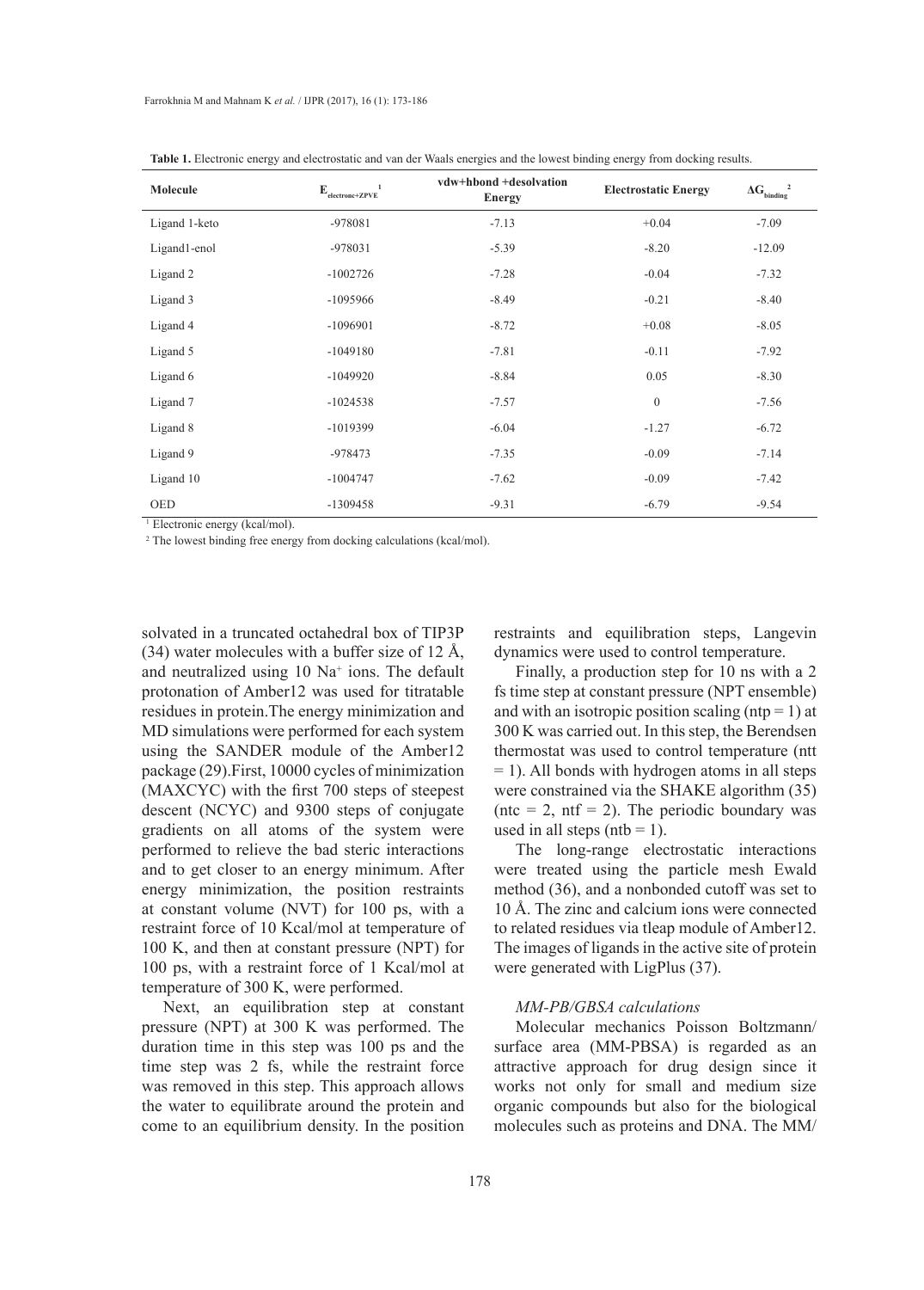**Table 2.** The average and standard deviations of RMSD (Å) of protein backbone and ligand atoms and also RMSD of zinc and calcium ions at the last 4 ns of 10 ns MD simulation. In addition, distance (Å) between center of mass ligands and protein during 10 ns MD simulation was mentioned.

|               | <b>RMSD</b> of protein backbone | <b>RMSD</b> zinc and calcium ions | <b>RMSD</b> of ligands | <b>Distance</b>   |
|---------------|---------------------------------|-----------------------------------|------------------------|-------------------|
| Ligand 1-keto | $2.08\pm0.19$                   | $1.02 \pm 0.11$                   | $1.62 \pm 0.05$        | $38.16 \pm 18.35$ |
| Ligand 1-enol | $1.87 \pm 0.2$                  | $1.05 \pm 0.1$                    | $1.06 \pm 0.07$        | $13\pm0.34$       |
| Ligand 2      | $2.73 \pm 0.24$                 | $1.05 \pm 0.22$                   | $1.35 \pm 0.06$        | $26.13 \pm 6.35$  |
| Ligand 3      | $1.97 \pm 0.28$                 | $0.53 \pm 0.12$                   | $1.85 \pm 0.1$         | $20.81 \pm 2.09$  |
| Ligand 4      | $2.3 \pm 0.3$                   | $1.32 \pm 0.3$                    | $2.1 \pm 0.1$          | $15.41 \pm 0.65$  |
| Ligand 5      | $1.7 \pm 0.37$                  | $0.8 \pm 0.1$                     | $1.45 \pm 0.1$         | $26.26 \pm 7.4$   |
| Ligand 6      | $2.3 \pm 0.4$                   | $1.01 \pm 0.14$                   | $1.5 \pm 0.05$         | $22.92 \pm 2.74$  |
| Ligand 7      | $3.5 \pm 0.44$                  | $0.94 \pm 0.1$                    | $1.35 \pm 0.1$         | $14.2 \pm 1.12$   |
| Ligand 8      | $2.2 \pm 0.2$                   | $0.93 \pm 0.25$                   | $1.08 \pm 0.1$         | $17.7 \pm 1.07$   |
| Ligand 9      | $2.9 \pm 0.56$                  | $1.3 \pm 0.25$                    | $1.06 \pm 0.07$        | $18.12 \pm 1.4$   |
| Ligand 10     | $2.15 \pm 0.33$                 | $0.81 \pm 0.11$                   | $1.18 \pm 0.06$        | $11.5 \pm 0.27$   |
| <b>OED</b>    | $4.3 \pm 0.2$                   | $1.04 \pm 0.14$                   | $2.88 \pm 0.26$        | $12.81 \pm 0.34$  |



**Figure 4.** LigPlus pictures of ligand OED (A), ligand 1-enol (B), ligand 4 (C) and ligand 10 (D) in the active site of collagenase after 10 ns MD simulation. Hydrogen bonds were shown with green dotted line. Hydrophobic interactions were shown in thicker lines.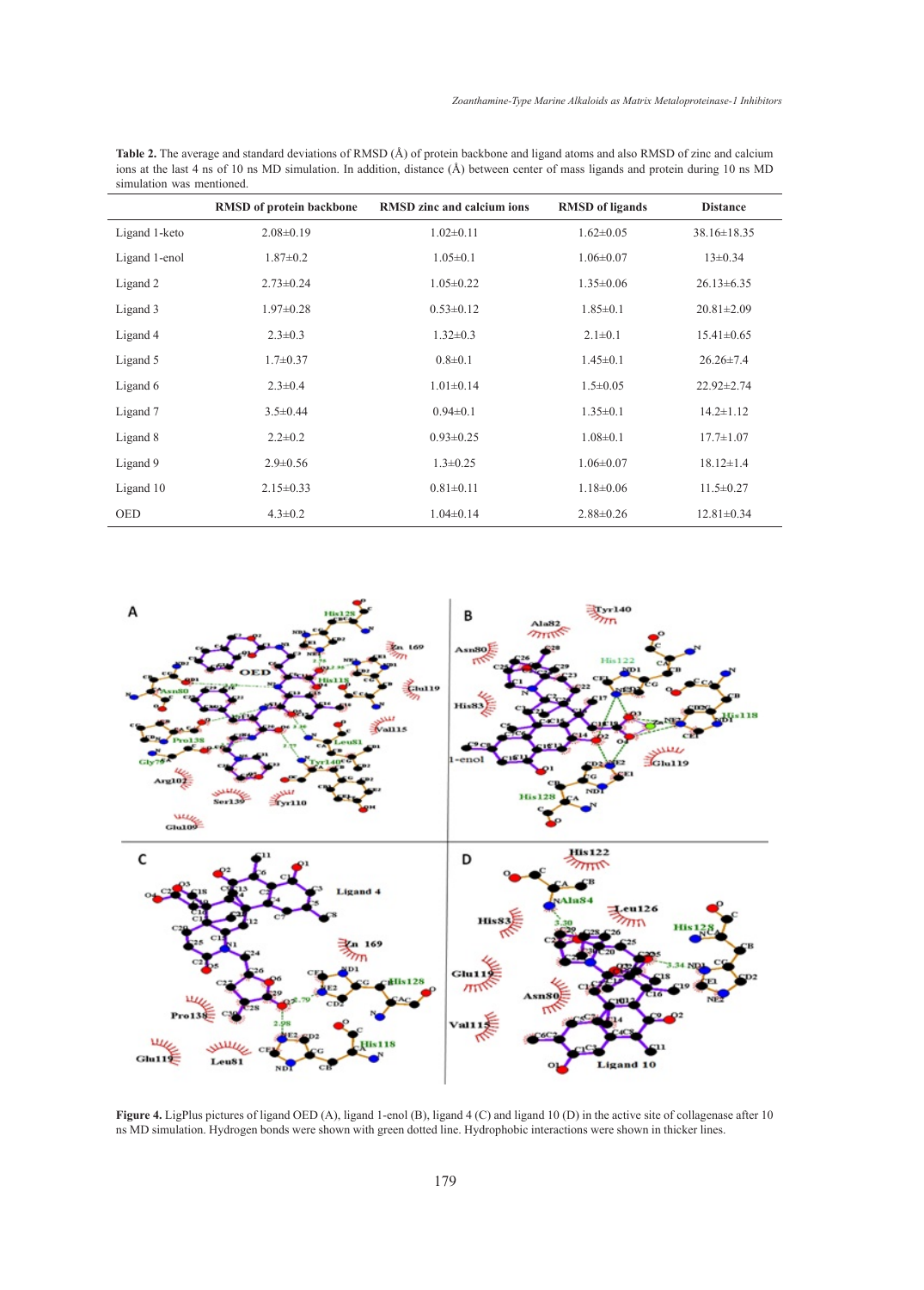|               | Temperature       | <b>EKCMT</b>  | <b>EPTOT</b>    | <b>ETOT</b>     | <b>Density</b>    |
|---------------|-------------------|---------------|-----------------|-----------------|-------------------|
| Ligand 1-keto | $299.96 \pm 1.48$ | $6481 \pm 56$ | $-75284 \pm 4$  | $-60449 \pm 39$ | $1.024 \pm 0.001$ |
| Ligand 1-enol | 299.96±1.49       | $6480 \pm 57$ | $-75210 \pm 83$ | $-60370 \pm 37$ | $1.024 \pm 0.001$ |
| Ligand 2      | $299.96 \pm 1.49$ | $6469 \pm 57$ | $-75147 \pm 84$ | $-60329 \pm 39$ | $1.024 \pm 0.001$ |
| Ligand 3      | 299.96±1.49       | $6478 \pm 57$ | $-75272 \pm 5$  | $-60437 \pm 41$ | $1.024 \pm 0.001$ |
| Ligand 4      | $299.96 \pm 1.49$ | $6481 \pm 57$ | $-75858 \pm 85$ | $-61020 \pm 42$ | $1.025 \pm 0.001$ |
| Ligand 5      | 299.96±1.49       | $6471 \pm 57$ | $-75179 \pm 83$ | $-60360 \pm 38$ | $1.024 \pm 0.001$ |
| Ligand 6      | $299.96 \pm 1.49$ | $6477 \pm 57$ | $-75245 \pm 84$ | $-60412 \pm 39$ | $1.024 \pm 0.001$ |
| Ligand 7      | $299.96 \pm 1.49$ | $6475 \pm 57$ | $-75276 \pm 89$ | $-60450 \pm 6$  | $1.024 \pm 0.001$ |
| Ligand 8      | $299.97 \pm 1.48$ | $6467 \pm 57$ | $-75163\pm83$   | $-60351 \pm 40$ | $1.024 \pm 0.001$ |
| Ligand 9      | $299.96 \pm 1.49$ | $6480 \pm 57$ | $-75271 \pm 83$ | $-60435 \pm 38$ | $1.024 \pm 0.001$ |
| Ligand 10     | $299.96 \pm 1.48$ | $6470 \pm 57$ | $-75110\pm86$   | $-60289 \pm 43$ | $1.023 \pm 0.001$ |
| <b>OED</b>    | 299.96±1.48       | $6501 \pm 57$ | $-75738 \pm 89$ | $-60847 \pm 49$ | $1.024 \pm 0.001$ |

**Table 3.** The average and standard deviations of temperature (K) of kinetic (EKCMT ) and potential (EPTOT) and total (ETOT) energies (kcal/mol) and density (gr/cm3) during 10 ns MD simulation for all complexes.

PBSA is a molecular dynamics based approach that is fast and practical for binding free energy calculations, in spite of free energy perturbation (FEP) or thermodynamics integration (TI) that are time-consuming. Also, unlike the linear interaction energy (LIE) method, MM-PBSA applies no empirical parameters in its free energy calculations. It does not need a training set to derive the empirical parameters as does LIE, which makes it a promising method for ranking very different compounds from database searching for binding to a given site (38). Therefore, by combining this method with molecular docking and molecular dynamics simulations, one can hope to reliably model a protein and DNA complex (38).

The binding energies in this study were calculated by the MM-PBSA method as implemented in Amber 12 (39-43). Four hundred snapshots were extracted from MD simulation trajectories for binding free energy calculations. The water molecules and counter-ions were stripped.

In summary, the binding free energy is:

$$
\label{eq:Gbinding} \begin{aligned} \mathrm{Eq}(1) \\ \Delta G_{\text{binding}} = G_{\text{complex}} - \left[ G_{\text{protein}} + G_{\text{ligand}} \right] \end{aligned}
$$

Each free energy term in Eq (1) is computed using Eq $(2)$ :

$$
G = E_{\text{gas}} + G_{\text{solution}} - T\Delta S
$$
 Eq(2)

The entropy term is written as T∆S.  $\Delta E_{gas}$ stands for the gas phase or vacuum molecular mechanical energy and can be divided into the van der Waals, electrostatic, and the internal energy contributions in gas phase.  $\Delta G_{solvation}$  is the solvation free energy and estimated using continuum solvent methods. It can be partitioned into two parts: the polar contribution ( $\Delta G_{(\text{PR})}$  $_{\text{GB}}$ ) and the nonpolar contribution ( $\Delta G_{\text{nonpolar}}$ ) as shown in Eq(3).

$$
\Delta G_{\text{solution}} = \Delta G_{\text{PB}/\text{GB}} + \Delta G_{\text{nonpolar}} \quad \text{Eq}(3)
$$

The electrostatic solvation free energy was determined using the finite difference PB or GB models. The nonpolar contribution to the solvation free energy was calculated from the solvent accessible surface-area.

$$
\Delta G_{\text{nonpolar}} = \gamma \times \Delta SASA + b \qquad \text{Eq(4)}
$$

Where ∆SASA (solvent accessible surfacearea) was determined with linear combinations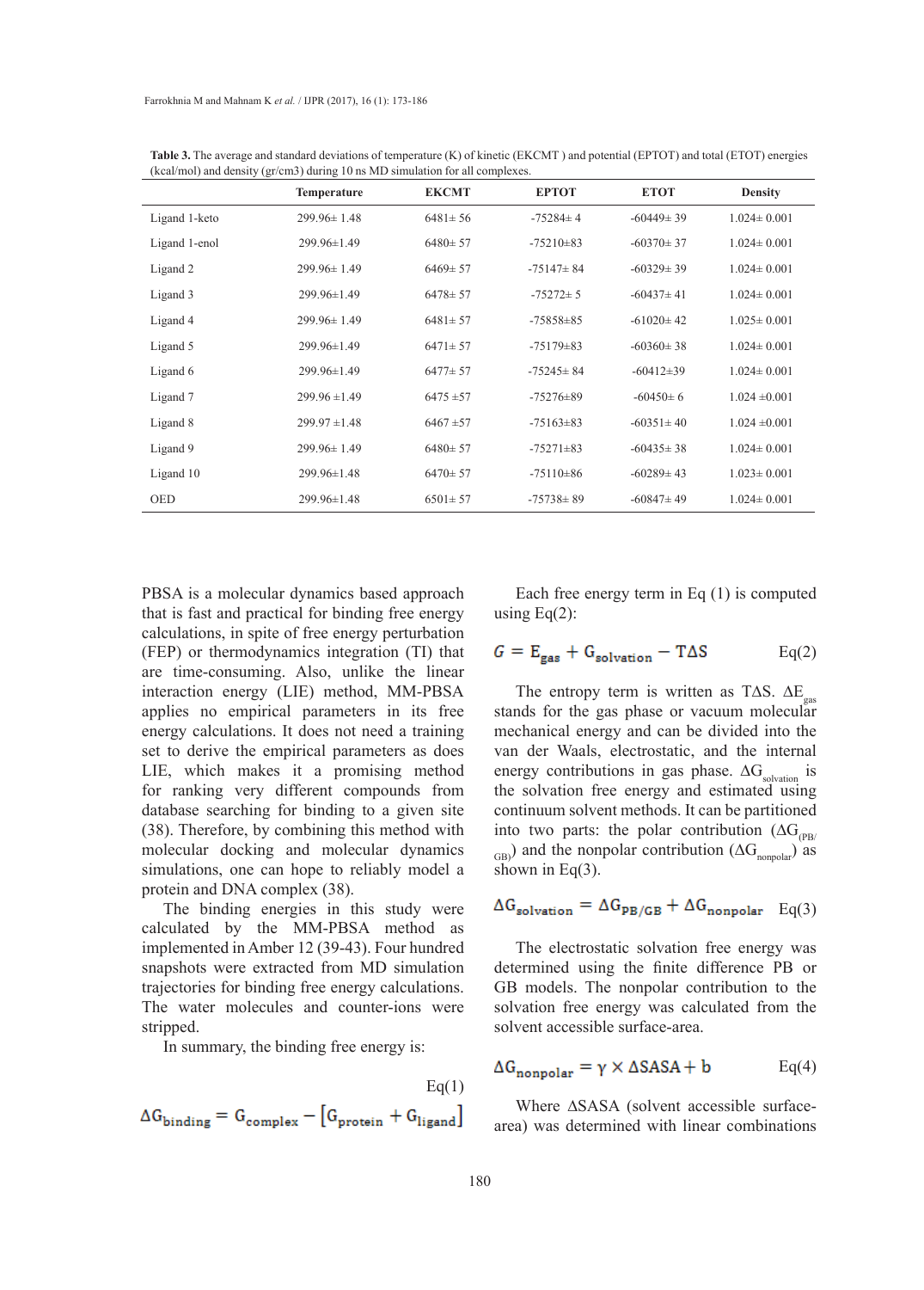*Zoanthamine-Type Marine Alkaloids as Matrix Metaloproteinase-1 Inhibitors*

of pairwise overlaps (LCPO) method (44). The corresponding solvation parameters γ and b are  $0.00542$  Kcal/mol $A<sup>2</sup>$  and  $0.92$  Kcal/mol, respectively for the PB method, and 0.0072 Kcal/molÅ2 and 0 Kcal/mol respectively, for the GB method. The probe radius of the solvent was set to 1.4 Å. PARSE radii were used in solvation model (45). The obtained conformational entropy change upon ligand binding (T∆S) from the sum of the translational, rotational and vibrational components, was computed using quasi-harmonic entropy approximation. In this study, the single trajectory approach was applied to estimate the energies. This means that the protein and ligand geometries were taken from protein-ligand complex, thus there is no internal energy contribution to the net molecularmechanical binding energy ( $\Delta E_{\text{res}}$ ). Estimation of energies in this manner has been proven successful in many studies (46). The separate trajectory approaches in which three trajectories of complex, free receptor and free ligand used for energy calculations were deficient in practice due to the limitations of sampling and large fluctuations.

## **Results**

The results of the computations performed in the present work were divided into three sections according to the applied computational techniques for ligands studies.

All vibrational frequencies of the ligands were positive (data not shown), suggesting the optimized structures from all ligands had been in the global minimum of the potential energy surfaces.

All of the docking modes were near catalytic zinc ion (Zn 169) in the active site of the enzyme. The second column of Table 1. shows the electronic energy for all optimized geometries of ligands at B3LYP/6-31+G\* level of theory. The third column shows the van der Waals and hydrogen bonds plus desolvation energy components of estimated docking energies. Electrostatic interactions and the lowest binding free energy of each ligand in the active site of collagenase have been shown in the 4<sup>th</sup> and 5<sup>th</sup> columns, respectively.

The results of top-ranked docking pose

conformers of the ligand 1 in its keto and enoliminium are interesting. As seen in Table 1. the enol-iminium form of norzoanthamine shows a much more inhibitory effect than its keto form and its estimated binding energy is lower than all ligands. The enol-iminium tautomer of norzoanthamine was investigated as a model of norzomanthamin hydrochloride.

### *Molecular dynamics simulations*

Based on the initial structures of the systems from the molecular docking, MD simulations were performed to observe the dynamic behavior of the investigated ligands in the active site of collagenase and to check the stability of the docked complexes. To evaluate the quality of MD simulations, the structural properties of the receptor–ligand complexes were monitored during the MD trajectories of each system.

Figure 2. shows the RMSDs of ligand atoms and the protein backbone atoms against their initial positions. The average RMSD values of the last 4 ns of 10 ns MD simulation for backbone atoms of the proteins in addition to all atoms of the ligands plus zinc and calcium atoms, relative to their initial positions were displayed in Table 2. As seen, the protein and ligand structures are relatively stable in all of the twelve simulation systems (11 norzoanthamine homologue and OED). These results show that the simulations were stable with a maximum average RMSD of about 4.3 Å for protein backbone in complex with OED. The average RMSD of protein backbone in complex with other ligands was about 2 Å (Table 2). In general, the systems followed the same trend in all cases during the simulations, and the RMSDs tended to converge in the early phase of the simulations.

The position of zinc and calcium ions were stable during the MD simulations as the average maximum RMSDs of these atoms is about 1.3 Å with a trivial standard deviation.

For temperature and energy conservations, a slight fluctuation was observed in all of the systems during the first 1 ns of simulation then flattened out for standard deviations of less than 1.5 K for the temperature and about 90 Kcal/mol for potential energy (Table 3). Minor changes in standard deviation of temperature, potential and kinetic, total energies and density during 10 ns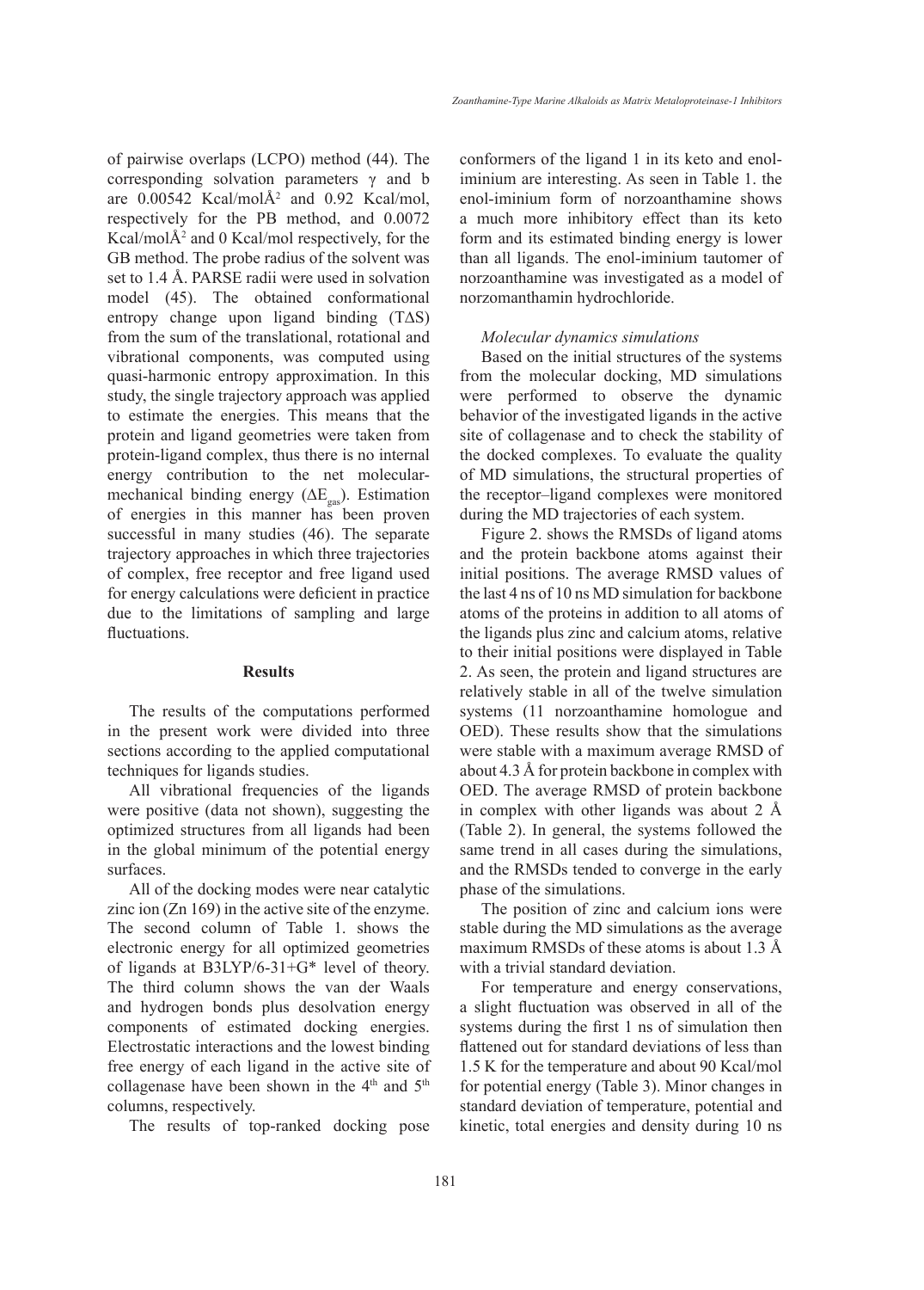

**Figure 5.** Distance of center of mass ligands and protein (Å) against Generalized Born binding free energy (∆GGB) (Kcal/mol) without entropy.

MD simulations (Table 3) show that the length of MD simulation was adequate for production step and that simulations were stable under simulation conditions.

Figure 3. and Table 2. show the distance between the centers of mass of protein and ligands during 10 ns MD simulation. These results and the visual inspection of final structures indicate that ligand 4, 10, 1-enol and OED reside in the active site of the enzyme, but other ligands go away from active site (data not shown). This finding was confirmed with snapshot with the lowest potential energy across the simulation.

Figure 4. shows LigPlus (37) presentation of ligand OED, 1-enol, 4 and 10 in the active site of collagenase after 10 ns MD simulation (final structures). In complex of ligand OED with the protein Gly 79, Asn 80, Leu 81, His 118, His 128, Pro138, Tyr 140 residues make hydrogen bonds with OED. The analysis of complex trajectories shows that Asn 80 and Glu 119 have hydrogen bonds with OED ligand at the major part of simulation time. In addition, Tyr 110 and Val 115, Ser 139 have hydrophobic interactions with ligand OED (Figure 4A). The enol-iminium form of norzoanthamine (1-enol) has interactions with catalytic zinc ions; while this interaction is absent in its keto form The carboxyl group of 1-enol ligand (O3 and O4 in Figure 4B) with the negative charge makes a salt bridge with catalytic zinc ion with the positive

charge. Some hydrogen bonds were observed between the NE2 atoms of His 118, 122, 128 and hydroxyl and carboxyl groups of ligand 1-enol (O2, O3 and O4 at Figure 4B). Also, the analysis of complex trajectories of 1-enol shows that Glu 119 has hydrogen bonds with ligand 1-enol at the major part of simulation time. In addition, hydrophobic interactions of Ala 82, His 83, and Tyr140 were detected with aza-bicyclo octane tail of ligand 1-enol, orientating deeply into the Zn169 pocket of collagenase. In ligand 4, ketonic oxygen (O7 in Figure 4C) of lactone (tetrahydropyran) tail makes hydrogen bond with NE2 atoms of His 118 and His 128 and lactone tail has hydrophobic interactions with Pro 138 and Leu 81 (Figure 4C). In ligand 10, ketonic oxygen of lactone makes hydrogen bond with ND1 atom of His 128. Also, oxygen of azabicyclooctane makes hydrogen bond with amide nitrogen of Ala 84. His 83, Val 115 and Leu 126 have hydrophobic interactions with ligand 10, which stabilizes the complex (Figure 4D). Finally, ligand 1-enol, 4 and 10 have similar hydrogen bonds with crystallographic ligand (OED).

## *Binding free energy calculations*

In order to explore the inhibition strength of all investigated ligands with collagenase active site, the MM-GB/PBSA method (47) was used. This method calculates the binding free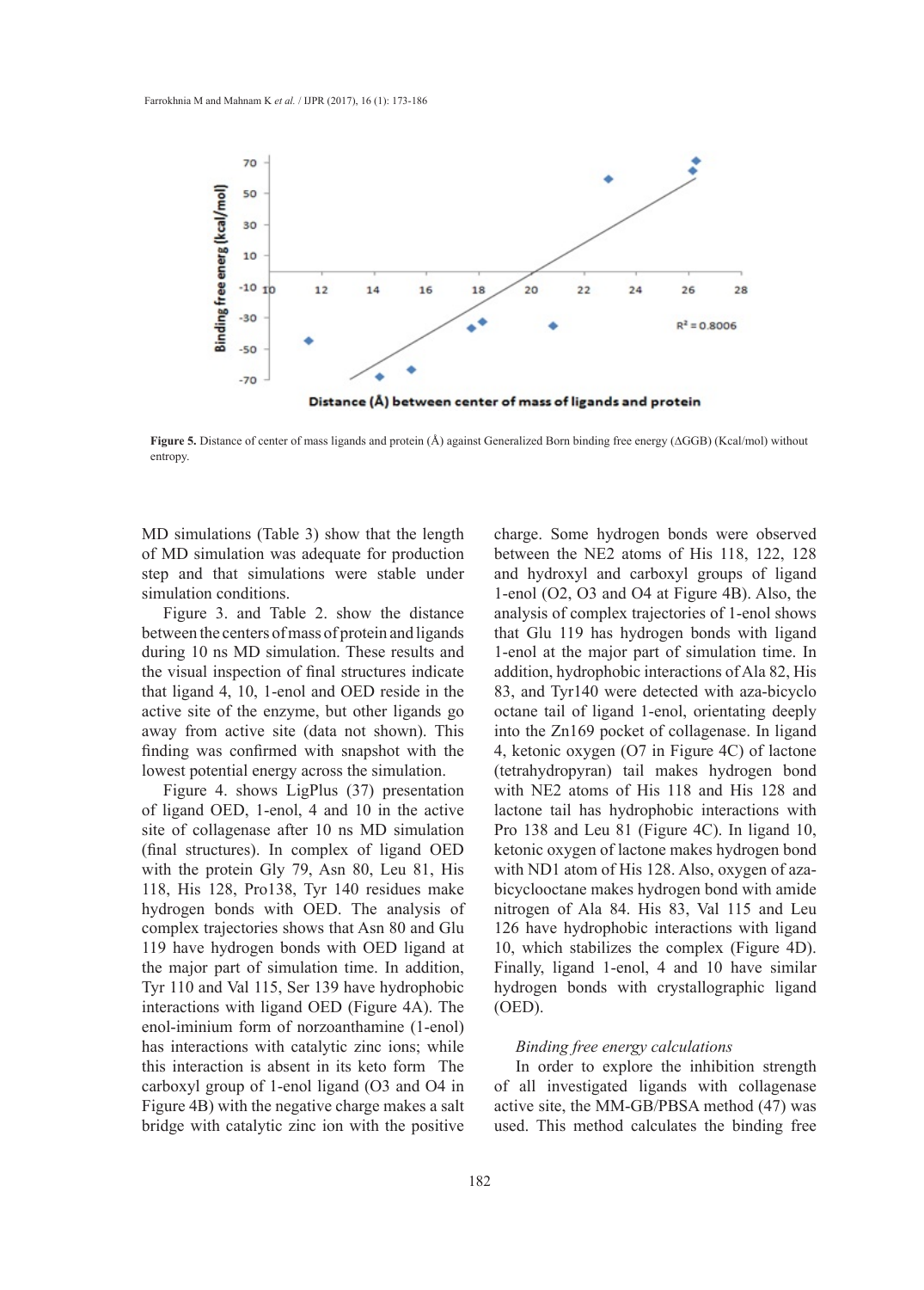| molecule      | $\Delta G_{GB}^{\quad a}$ | $\Delta G_{GB}^{\phantom{GB}b}$ | $\Delta G_{PB}^{\quad a}$ | $\Delta G_{PB}^{\phantom{PB}b}$ | $\Delta E^{\text{elec}} + \Delta G^{\text{GB}}$ | $\Delta E^{\text{elec}} + \Delta G^{\text{PB}}$ | $\Delta E^{\text{vdw}} + \Delta G^{\text{SA}}$ | $T\Delta S$ |
|---------------|---------------------------|---------------------------------|---------------------------|---------------------------------|-------------------------------------------------|-------------------------------------------------|------------------------------------------------|-------------|
| Ligand 1-keto | $-19.8$                   | 26.26                           | $-4.06$                   | 42                              | 5.01                                            | 3.17                                            | 34.15                                          | $-46.06$    |
| Ligand 1-enol | $-201.37$                 | $-141.44$                       | $-32.40$                  | 27.54                           | $-155.2$                                        | $-34.36$                                        | 32.02                                          | $-59.93$    |
| Ligand 2      | 65.04                     | 118.88                          | 88.46                     | 142.3                           | 5.32                                            | 4.24                                            | 29.69                                          | $-53.83$    |
| Ligand 3      | $-34.80$                  | 20.41                           | $-4.28$                   | 50.93                           | 10.01                                           | 9.17                                            | 22.30                                          | $-55.21$    |
| Ligand 4      | $-62.99$                  | 17.82                           | 29.82                     | 110.63                          | $-45.07$                                        | 15.48                                           | $-17.92$                                       | $-80.81$    |
| Ligand 5      | 71.42                     | 129.99                          | 88.63                     | 147.20                          | 4.40                                            | 4.03                                            | 36.28                                          | $-58.57$    |
| Ligand 6      | 59.67                     | 128.02                          | 90.82                     | 159.18                          | 9.29                                            | 9.51                                            | 24.06                                          | $-68.36$    |
| Ligand 7      | $-67.58$                  | $-1.25$                         | 9.78                      | 76.11                           | 18.77                                           | 47.52                                           | 10.25                                          | $-66.33$    |
| Ligand 8      | $-36.33$                  | 23.90                           | 6.01                      | 66.25                           | 7.79                                            | 13.19                                           | 18.35                                          | $-60.23$    |
| Ligand 9      | $-32.16$                  | 24.2                            | 5.34                      | 61.69                           | 12.49                                           | 11.08                                           | 16.96                                          | $-56.35$    |
| Ligand 10     | $-44.38$                  | 21.6                            | 15.71                     | 81.7                            | 24.68                                           | 24.39                                           | $-4.18$                                        | $-65.99$    |
| <b>OED</b>    | $-595.96$                 | $-481.17$                       | $-447.82$                 | $-333.03$                       | $-63.77$                                        | 7.66                                            | $-12.61$                                       | $-114.8$    |

**Table 4.** The Generalized Born ( $\Delta G_{GB}$ ) and Poisson-Boltszmann ( $\Delta G_{PB}$ ) binding free energy and electrostatic and hydrophobic and entropy contribution (T∆S) in free energy binding in Kcal/mole at 298.15 K.

a: Without entropy approximation  $(\Delta E_{gas} + \Delta G_{solvation})$ .

b: Using quasi-harmonic entropy approximation ( $\Delta E_{gas} + \Delta G_{solvation} - T\Delta S$ ).

energies of ligands 1 through 10, Also ligand 1 in its enol-iminium tautomer and OED with collagenase (Table 4). Without considering OED ligand, the lowest binding free energy belongs to ligand 1-enol. However, for most complexes investigated, the contributions of the entropy changes (TΔS) to the free energies almost weakened the binding of inhibitors to collagenase.

It has been shown in earlier studies that neglecting the entropy effects of a set of analogues ligand binding to the same receptor results in good agreement between the calculated and experimental relative binding free energies (46). Similarly, in the present study, entropy contribution (T∆S) changed from -46 to -80 Kcal/ mol at 298.15 K (except ligand 1-enol) (Table 4). Consequently, the entropy contributions were indeed neglected as we are only interested in the relative order of binding affinities and there was no experimental binding free energy of these ligands to the collagenase.

Without considering entropy effects, the  $\Delta G_{\text{binding}}$ , calculated for all ligands ranged from −595 to 71 Kcal/mol, based on the Generalized Born method. Ligand 1-enol had the most negative  $\Delta G_{\text{binding}}$  value (−201.37 Kcal/mol for

MM-GBSA) and ligand 5 had the largest binding free energy value (71.42 Kcal/mol) (Table 4). Interestingly, there was a positive regression between docking energy and Generalized Born binding energy with and without entropy as in both cases; the regression coefficient between them was about 41 percent. On the other hand, there was no regression between docking and Poisson-Boltszmann/surface area binding energy ( $R^2 = 0.07$ ).

According to the energy components of the binding free energies listed in Table 4. both electrostatic ( $\Delta E^{elec} + \Delta G^{GB}$ ) and van der Waals plus hydrophobic (∆Evdw+∆GSA) energies are important for ligand 4 and OED. In ligand 4, electrostatic interactions between ketonic oxygen of lactone ring and zinc ion keep this ligand in the active site of the enzyme.

In the case of the ligand 1-enol, contribution of electrostatic interactions (∆Eelec+∆GGB) in binding free energy is more important than van der Waals plus hydrophobic interactions (∆Evdw+∆GSA). In other words, in the ligand 1-enol, the salt bridge between carboxyl oxygen and zinc ion is favorable, but van der Waals and hydrophobic interactions of Ala 82, His 83, Tyr 140 with aza-bicyclo octane group are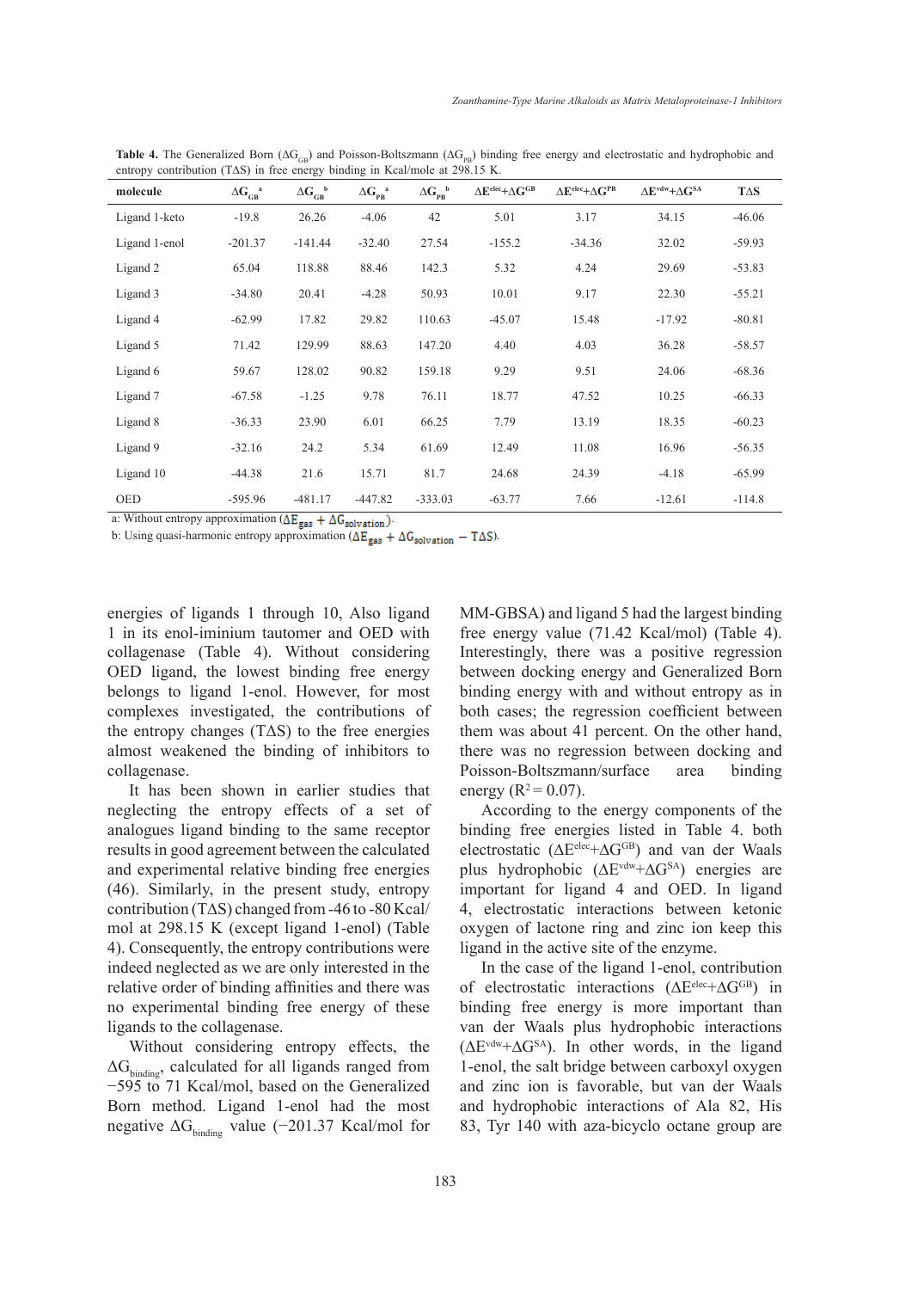not very well with unfavorable contribution. In binding ligand 10, van der Waals and hydrophobic interactions are the major favorable contributors of binding. This finding suggests that the interaction mechanisms of these ligands may differ from the others. These results are consistence with docking results (Table 1).

There is a positive regression between distance of the mass centers of ligands and protein (Table 2) and Generalized Born binding free energies without entropy (Table 4).Without consideration of the ligand 1, 1-enol and OED (as outliers), the regression coefficient between them is about 80 percent. Figure 5 shows that an analogy can be seen between MD simulations and binding free energy calculations. It seems that in the current study the Generalized Born method has been more applicable than Poisson-Boltszmann/surface area one.

#### **Discussion**

Based on the obtained results of the molecular docking, molecular dynamics simulation, and MM/GBSA binding free energy ligand 1-enol, ligand 4 (zoanthamide), and ligand 10 (zooxathellamine) stay in the active site of enzyme during 10 ns MD simulation and show higher inhibitory effects towards collagenase relative to other norzoanthamine derivatives. These compounds are able to interact with the active pocket of collagenase by several hydrogen bonds, hydrophobic contacts, and make a salt bridge with catalytic zinc with negative Generalized Born binding free energy. In addition, the ligand 1-enol is better inhibitor than the ligands 4 and 10. The ligand1-enol has significant inhibitory effects on MMP-1 through interactions with the catalytic zinc. The results show that enol-iminium form of norzoanthamine (as a model to norzoanthamine hydrochloride) interacts with the catalytic zinc however the keto form of norzoanthamine does not. On the other hand, Yamaguchi (22) have reported *in-vivo* anti-osteoporosis activity of norzoanthamine hydrochloride through experimental studies. They showed that the oral administration of norzoanthamine hydrochloride completely suppressed the loss of trabecular bone, and thickened the cortical bone in ovariectomized mice (22). Theoretical results of the present study showed that the inhibitory effect of the ligand 1-enol was more than ligand 1. Therefore, it can be claimed that a possible mechanism of norzoanthamine hydrochloride action may be through inhibition of collagenase I.

The development of synthetic and natural MMP-1 inhibitors such as the ligand 1-enol, promises for not only novel therapeutic measures for the prevention and treatment of osteoporosis, but it will also provide potential therapeutics for the modulation of extracellular matrix remodeling, and the disturbances of the microenvironment involved in the pathogenesis and disease progression of some cancers and autoimmune diseases.

The mode of the anti-osteoporosis effects of norzoanthamine (ligand 1) was heavily investigated by Kinugawa *et al*. and some other workers (23). They found that norzoanthamine protects collagen from proteolytic cleavage and stabilizes its secondary structure. Recently, Genji (17) showed that norzoanthamine probably protects collagen by increasing its resistance to UV light. Norzoanthamine inhibits collagenase activity against type I collagen (17, 23). It has been suggested that norzoanthamine has no interaction with the active sites of collagenase, but it makes a non-covalent interaction with collagen, protecting it from proteolytic cleavage (23). Our theoretical results are consistence with above experimental results and show that norzoanthamine (ligand 1) could not stay in the active site of collagenase and that its binding free energy is positive.It is noteworthy to mention that in future theoretical studies, it would be interesting to investigate the interaction of norzoanthamine with collagen. Different modifications of norzoanthamine may improve its interaction with collagen.Therefore, based on the obtained results from Table 4 and Figure 4. it can be concluded that a good inhibitor of collagenase makes a salt bridge with zinc ion 169 and hydrogen bonds with His 118, His 122, His 128 and hydrophobic interactions with Leu 81, Tyr 110, Val 115, Leu 126, Pro 138, Ser 139.

### **Conclusions**

Some of nitrogen marine metabolites known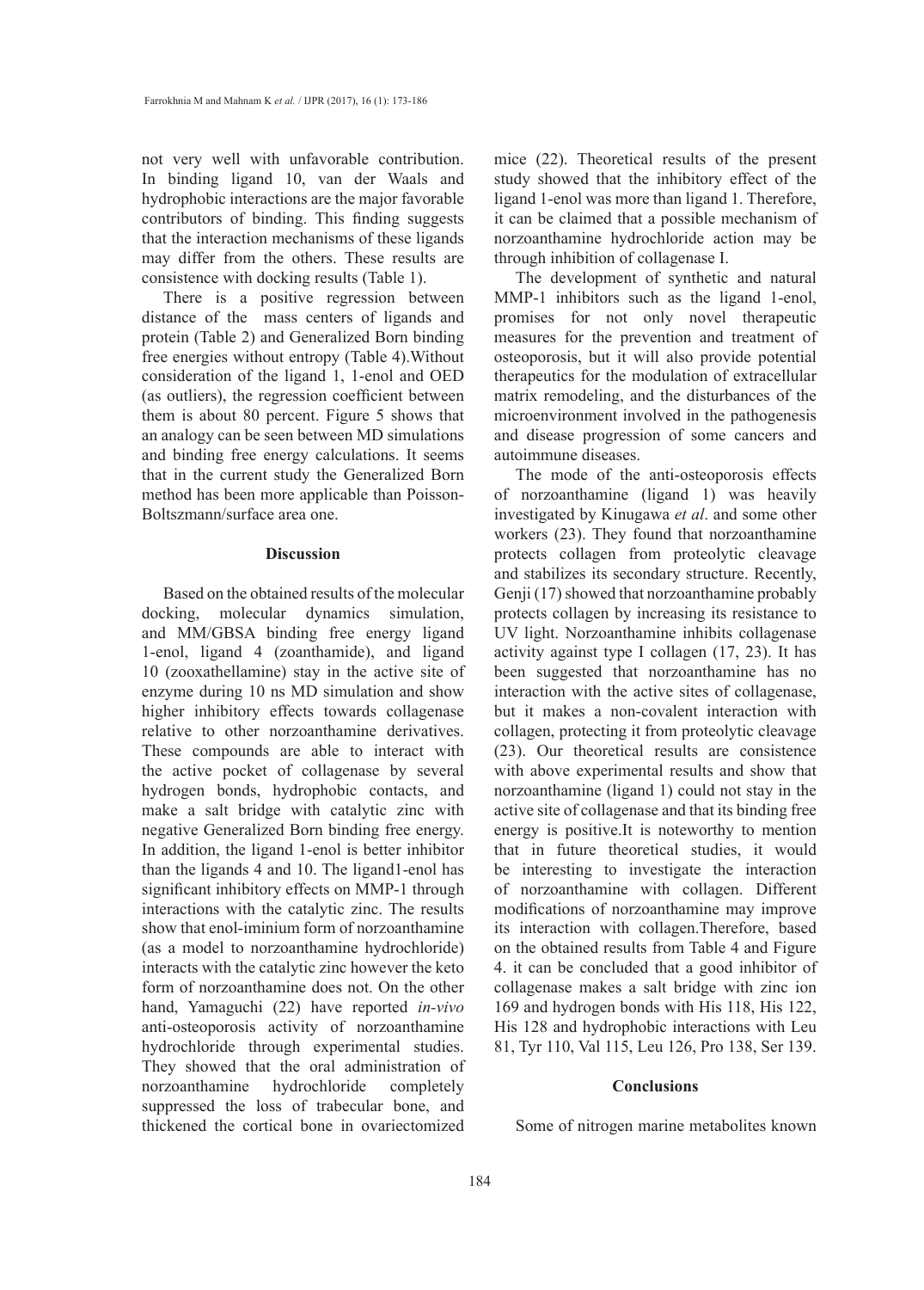as zoanthamine alkaloids act as robust inhibitors of MMP-1. Theoretical and experimental studies are consistent in the case of OED ligand and norzoanthamine and its enol-iminium form of norzoanthamine*.* An effective administration of MMP-1 inhibitors is beginning a new treatment approach in the management of many diseases such as osteoporosis, autoimmune diseases and cancer.

Hence, conducting clinical trials on synthetic and natural zoanthamine marine alkaloids promises exciting in many groundbreaking experiments such as anti-osteoporosis effects of ligand 4 (zoanthamide) and ligand 10 (zooxathellamine) and their derivates (enoliciminuim forms). The detailed description of protein-inhibitor interactions will aid in the design of compounds that selectively inhibit individual members of the MMP family. Such inhibitors will be useful in examining the function of MMPs in pathological processes.

## **Acknowledgement**

The authors thank Mrs. Zahra Ghanbari for literature survey and Mr. Dr Iraj Nabipour for his guides and its idea for studying of norzoanthamine derivatives and editing of this manuscript.

#### **References**

- (1) Krane SM. Is collagenase (matrix metalloproteinase-1) necessary for bone and other connective tissue remodeling? *Clin. Orthop. Relat. Res.* (1995) 313: 47- 53.
- (2) Vincenti MP, White LA, Schroen DJ, Benhow U and Brinckerhoff CE. Regulating expression of the gene for matrix metalloproteinase-1 (collagenase): mechanisms that control enzyme activity, transcription, and mRNA stability. *Crit. Rev. Eukaryot. Gene Expr*. (1996) 6: 391-411.
- Fields GB. Interstitial collagen catabolism. *J. Bio.*  (3) *Chem*. (2013) 288: 8785-93.
- (4) Krane SM and Inada M. Matrix metalloproteinases and bone. *Bone* (2008) 43: 7-18.
- (5) Aiken A and Khokha R. Unraveling metalloproteinase function in skeletal biology and disease using genetically altered mice. *Biochim. Biophys. Acta* (2010) 1803: 121-32.
- (6) Nagase H, Visse R and Murphy G. Structure and function of matrix metalloproteinases and TIMPs. *Cardiovas. Res*. (2006) 69: 562-73.
- Chambers AF and Matrisian LM. Changing view of (7) the role of matrix metalloproteinases in metastasis. *J*. *Nat. Cancer Inst*. (1997) 89: 1260-70.
- (8) Sauter W, Rosenberger A, Beckmann L, Kropp S, Mittelstrass K, Timofeeva M, Wölke G, Steinwachs A, Scheiner D, Meese E, Sybrecht G, Kronenberg F, Dienemann H, LUCY-Consortium, Chang-Claude J, Illig T, Wichmann HE, Bickeböller H and Risch A. Matrix metalloproteinase 1 (MMP1) is associated with early-onset lung cancer. *Cancer Epidemiol. Biomarkers Prev*. (2008) 17: 1127-35.
- Lovejoy B, Hassell AM, Luther MA, Weigl D and (9) Jordan SR. Crystal structures of recombinant 19-kDa human fibroblast collagenase complexed to itself. *Biochem.* (1994) 33: 8207–17.
- $(10)$  Murphy G and Lee MH. What are the roles of metalloproteinases in cartilage and bone damage? *Annal. Rheum. Dis*. (2005) 64: iv44-iv47.
- $(11)$  Rao BG. Recent development in the design of specific matrix metalloproteinase aided by structural and computational studies. *Curr. Pharm. Des*. (2005) 11: 295–322.
- $(12)$  Bikadi Z, Hazai E, Zsila F and Lockwood SF. Molecular modeling of non-covalent binding of homochiral(3S,3′S)-astaxanthin to matrix metalloproteinase-13 (MMP-13). *Bioorg. Med. Chem.* (2006) 14: 5451–8.
- (13) Dailin L, Qingchuan Z, Xuexun F, Haitao J, Jingang Y and Hongxing Z. Theoretical study on potency and selectivity of novel non-peptide inhibitors of matrix metalloproteinases MMP-1 and MMP-3. *Polymer* (2008) 49: 3346–51.
- $(14)$  Matthews BW. Structural basis of the action of thermolysin and related zinceptidases. *Acc. Chem. Res*. (1988) 21: 333–40.
- (15) Hangauer DG, Monzingo AF and Matthews BW. An interactive computer graphic study of thermolysincatalyzed peptide cleavage and inhibition by N-carboxymethyldipeptides. *Biochem*. (1984) 23: 5730-41.
- (16) Browner MF, Smith WW and Castelhano AL. Matrilysin-inhibitor complexes: common themes amongmetalloproteases. *Biochem*. (1995) 34: 6602-10.
- (17) Genji A, Fukuzawa S and Tachibana K. Distribution and possible function of the marine alkaloid, Norzoanthamine, in the Zoanthid Zoan thus sp. using MALDI imaging mass spectrometry. *Mar*. *Biotechnol*. (2010) 12: 81-7.
- (18) Rao CB, Rao D, Raju VSN, Sullivan BW and Faulkner DJ. Two new alkaloids from an Indian species of Zoanthus. *Heterocycl* (1989) 28: 103-6.
- Fukuzawa S, Hayashi Y, Umeura D, Nagatsu A, Yamada (19) K and Ijuin Y. The isolation and structures of five new alkaloids, Norzoanthamine, oxynorzoanthamine, norzoanthaminone, cyclonorzoanthamine and epinorzoanthamine. *Hetrocycl Commun*. (1995) 1: 207-14.
- (20) Villar RM, Longo JG, Daranas AH, Souto ML, Fernandez JJ, Peixinho S, Barral MA, Satafe G,